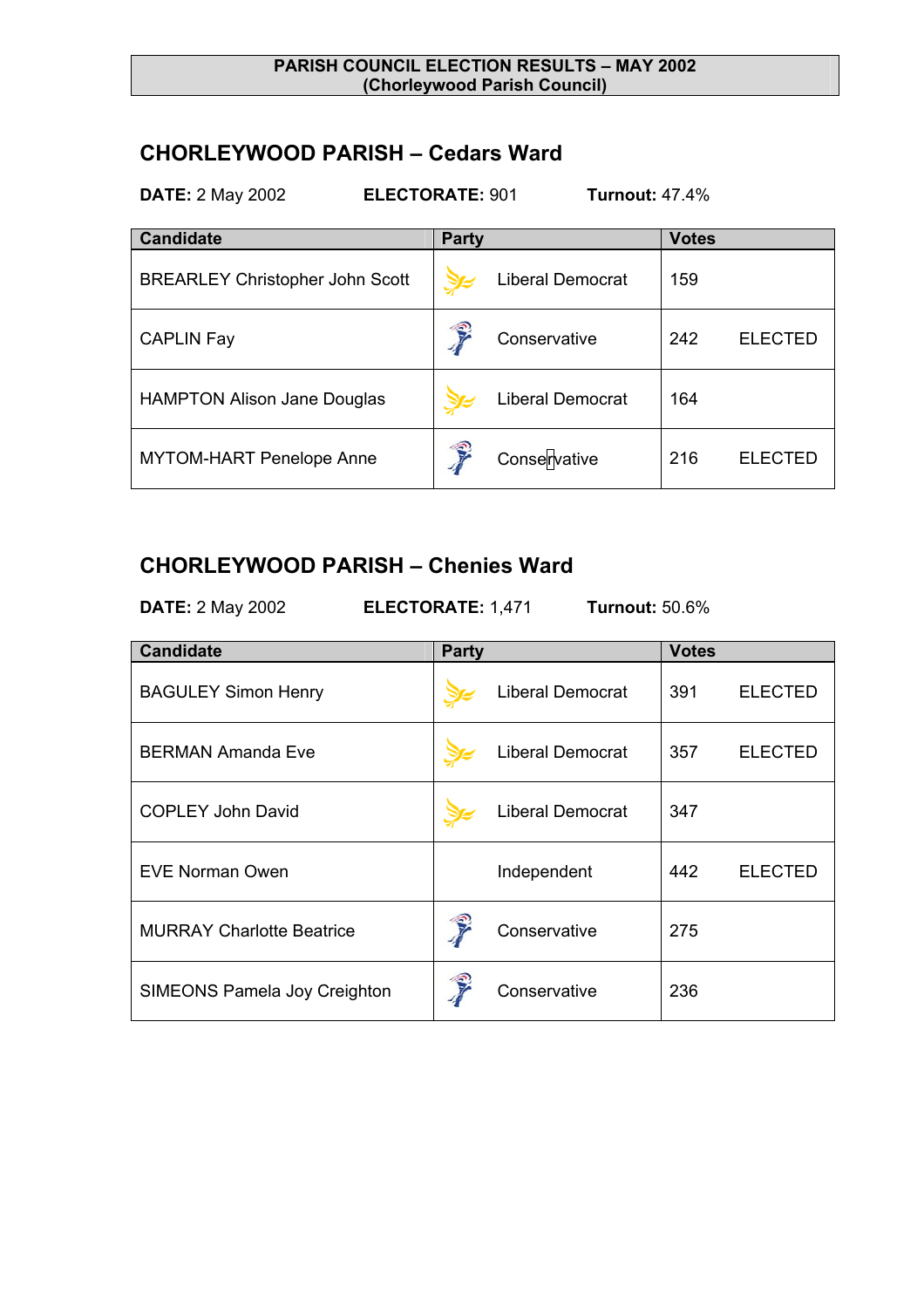### **PARISH COUNCIL ELECTION RESULTS – MAY 2002 (Chorleywood Parish Council)**

# **CHORLEYWOOD PARISH – Chorleywood East Ward**

**DATE:** 2 May 2002 **ELECTORATE:** 3,113 **Turnout:** 34.5%

| <b>Candidate</b>                      | <b>Party</b>                                                                                                                                                                                                                         |                         | <b>Votes</b> |                |
|---------------------------------------|--------------------------------------------------------------------------------------------------------------------------------------------------------------------------------------------------------------------------------------|-------------------------|--------------|----------------|
| <b>BAGULEY Brigit Elisabeth</b>       |                                                                                                                                                                                                                                      | <b>Liberal Democrat</b> | 282          |                |
| <b>BAINES John David</b>              |                                                                                                                                                                                                                                      | <b>Liberal Democrat</b> | 292          |                |
| <b>BARTON Anthony John</b>            | T                                                                                                                                                                                                                                    | Conservative            | 740          | <b>ELECTED</b> |
| <b>ELLIS John Malcolm</b>             | T                                                                                                                                                                                                                                    | Conservative            | 758          | <b>ELECTED</b> |
| <b>GREEN Maximin Ernest</b>           | <b>Contract of the Contract of the Contract of the Contract of the Contract of the Contract of The Contract of The Contract of The Contract of The Contract of The Contract of The Contract of The Contract of The Contract of T</b> | Conservative            | 713          | <b>ELECTED</b> |
| <b>GREZO Alexander George Michael</b> |                                                                                                                                                                                                                                      | Liberal Democrat        | 254          |                |
| <b>HALE Jacqueline Anne</b>           |                                                                                                                                                                                                                                      | <b>Liberal Democrat</b> | 296          |                |
| <b>KEMP Peter John</b>                | T                                                                                                                                                                                                                                    | Conservative            | 723          | <b>ELECTED</b> |
| <b>SMETHURST Barbara Julie</b>        |                                                                                                                                                                                                                                      | <b>Liberal Democrat</b> | 298          |                |
| <b>SMITH Lucie</b>                    |                                                                                                                                                                                                                                      | <b>Liberal Democrat</b> | 290          |                |
| <b>SPENCER Leonard John Blackie</b>   | T                                                                                                                                                                                                                                    | Conservative            | 729          | <b>ELECTED</b> |
| <b>WORRALL Jacqueline</b>             |                                                                                                                                                                                                                                      | Conservative            | 718          | <b>ELECTED</b> |